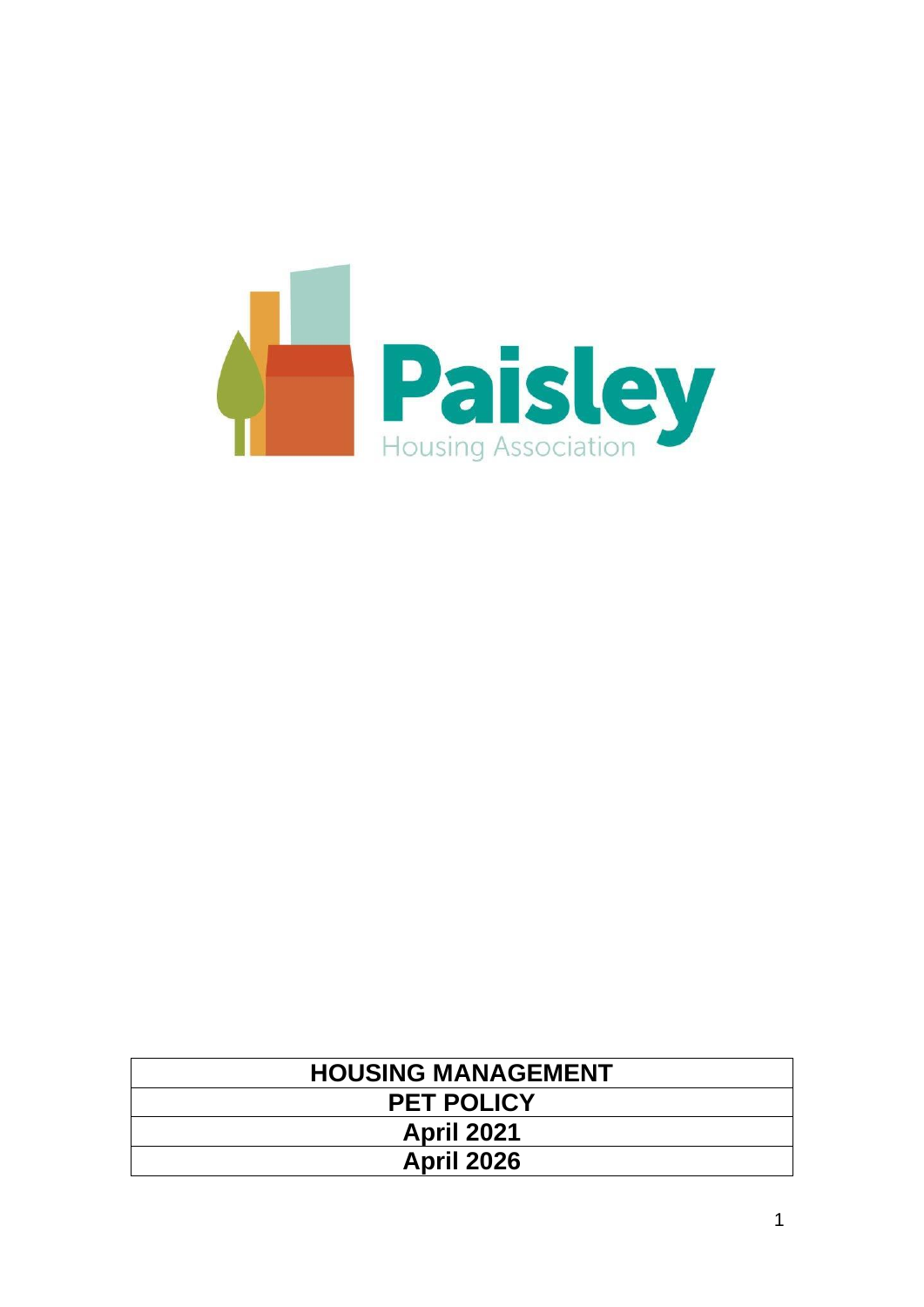| Policy on : | <b>Pet Policy</b> |
|-------------|-------------------|
|             |                   |

| <b>Compliant with Charter:</b>                                 | 6. Estate Management, anti social<br>behavior, neighbour nuisance &<br>tenancy disputes |  |  |
|----------------------------------------------------------------|-----------------------------------------------------------------------------------------|--|--|
| <b>Compliant with New Regulatory</b><br>Framework:             | <b>Regulatory Standards of Governance</b><br>and Financial Management: Standard<br>2.   |  |  |
| <b>Compliant with Tenant</b><br><b>Participation Strategy:</b> | <b>Yes</b>                                                                              |  |  |
| <b>Compliant with Equal</b><br><b>Opportunities:</b>           | Yes                                                                                     |  |  |
| <b>Compliant with</b><br><b>Budget/Business Plan:</b>          | 1. Place<br>2. Customer Service                                                         |  |  |

| Date of Approval : | 26th April 2021   |  |
|--------------------|-------------------|--|
| Date for review :  | <b>April 2026</b> |  |
|                    |                   |  |
|                    |                   |  |

| <b>Responsible Officer:</b> | <b>Head of Housing</b> |
|-----------------------------|------------------------|
|                             |                        |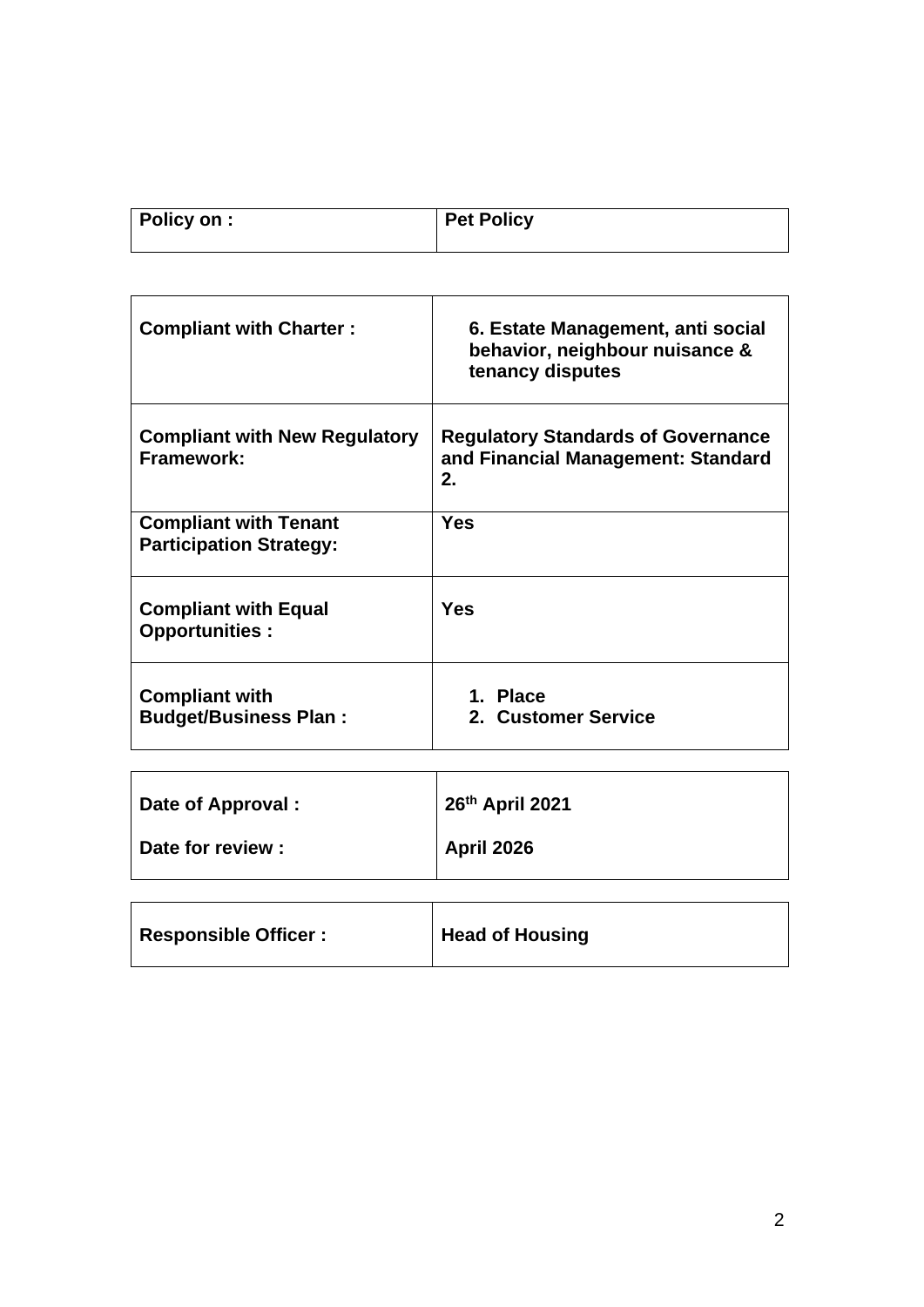# **1. INTRODUCTION**

The Association accepts that, for some tenants, that keeping domestic pets can offer significant health and social benefits to owners.

Irresponsible pet ownership can however cause nuisance to other tenants, visiting staff and contractors as well as suffering to the animal(s). It is therefore essential to have a policy in place which outlines the conditions relating to the keeping of pets in PHA property.

Our tenancy Agreement Section 2 Use of the Property & Common Parts: 2.5 Keeping of Pets details tenants responsibilities regarding the keeping of pets.

# **2. CHARTER**

The section within the Scottish Housing Charter which relates to this policy is:

## **Neighbourhood & Community**

6: Estate management, anti social behaviour, neighbour nuisance & tenancy disputes

Social landlords working in partnership with other agencies, help to ensure that:

• Tenants and other customers live in well- maintained neigbourhoods where they feel safe.

# **3. AIMS**

Our aims are to encourage responsible pet ownership and to make sure that the keeping of pets by our tenants does not have a negative impact on our property, our delivery of services and on neighbour relations.

# **4. LEGISLATIVE FRAMEWORK**

There are a number of pieces of legislation which inform the Association's Pets Policy.

**4.1 The Housing (Scotland) Act 2001** – specifies a tenant's right to be informed about the terms of their tenancy. There is nothing specific in the statute regarding the keeping of pets; however the Association will ensure it complies with a tenant's right to information by including a contractual term in the Tenancy Agreement clarifying its position on this matter. The 2001 Act also specifies a tenant's right to consultation. The Association consulted with tenants in the development of the Pets Policy and will consult on any significant proposed changes when it is being reviewed.

**4.2 The Equality Act 2010** – it is a legal requirement of this act that the Association cannot discriminate against a disabled person, and this includes discrimination against a person with an 'assistance dog'. Examples of assistance dogs can be: guide dogs and hearing dogs for people with sensory loss; dogs to support people with disabilities; and they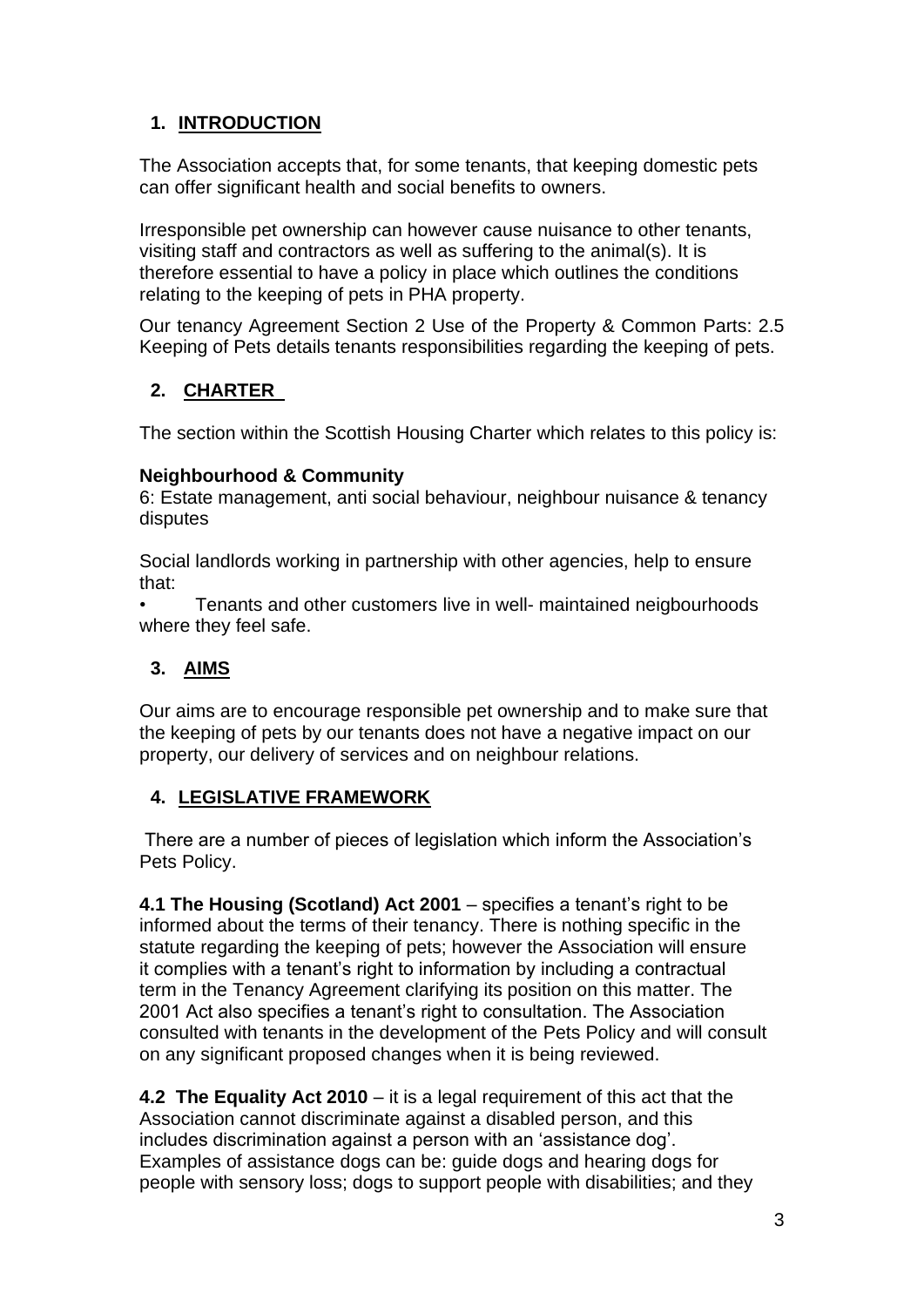must be allowed under the terms of his act.

**4.3 The Animal Health and Welfare (Scotland) Act 2006** – came into force in 2006 and introduced the concept of a 'duty of care', which means that people are legally obliged to ensure the welfare of the animals in their care. Although any pet would not be in the direct care of the Association itself, this act will inform the conditions it lays down for tenants owning a pet, and the circumstances under which permission may be withdrawn, or further action taken.

**4.4 The Dangerous Dogs Act 1991** – makes it an offence to keep specific breeds of dogs, and these will be taken into account when granting permission to a tenant to keep a dog.

**4.5 The Control of Dogs (Scotland) Act 2010, Section 10** amends the Dangerous Dogs Act 1991 so it is a criminal offence to allow any dog to be dangerously out of control in any place.

**4.6 The Dangerous Wild Animals Act 1976** - aims to ensure that where private individuals keep dangerous wild animals they do so in circumstances which create no risk to the public and safeguard the welfare of the animals. Licences are required from the local authority for any animal which appears on a schedule to the Act.

**4.6 Dog Fouling ( Scotland) Act 2003** – states it is an offence for any person who is in charge of a dog not to immediately remove any excrement and dispose of it appropriately.

**4.8 Microchipping of Dogs (Scotland) Regulations 2016** – requiring dogs to be microchipped and registered on a compliant database.

# **5. WIDER FRAMEWORK**

We recognise that the management of pets relates to other Association policies, namely:

- Estate Management Policy delivering services for landscape maintenance & close cleaning requires common areas to be clear of animal fouling
- Neighour Relations Policy ensuring that nuisance is not caused through the keeping of pets e.g. animal fouling in common areas, noise nuisance and attack
- Maintenance Policy where damage caused to a property caused by a pet will be recharged to the tenant
- Allocations Policy where dogs are not permitted in certain types of property due to their design i.e. our multi storey property.

# **6. WORKING IN PARTNERSHIP**

We will work in partnership with other agencies to implement this policy, namely: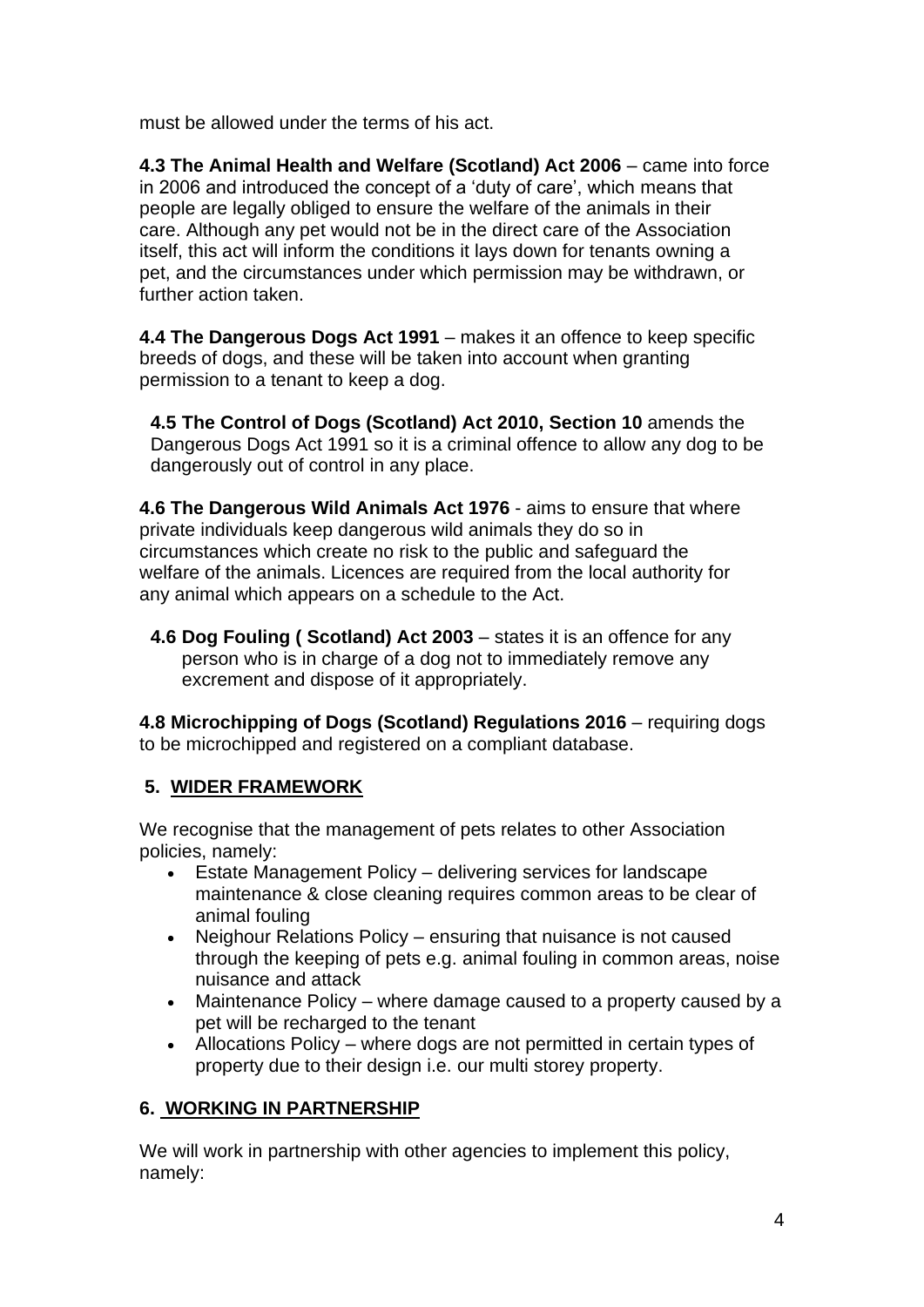- Renfrewshire Council Animal Warden Service
- Police Dangerous Dogs
- SSPCA Animal Welfare
- Dogs Trust

We will promote responsible dog ownership through providing information on our website [www.paisleyha.org.uk](http://www.paisleyha.org.uk/)

## **7. PERMISSIONS**

Our Policy requirements have been developed taking account of current good practice and law.

We will not give permission for:

- Keeping a pet which is prohibited by the Dangerous Dogs Act 1991, any animal listed in the Schedule of Dangerous Wild Animals Act 1976 and any other animal prohibited by any other law to be permitted in an Association property.
- Keeping a dog which has not been chipped and registered.
- Keeping of livestock or chickens
- Keeping of pigeons
- Keeping any animals (including cats, dogs, reptiles, insects or birds) that in our opinion may cause nuisance or disturbance to anyone in the vicinity, our employees or contractors. For the purposes of this policy "the vicinity" is defined for flats within the close, for own door flats within the block and for houses the immediate neighbouring properties.
- Keeping of a dog in our multi storey, Oliphant Court. Where an existing tenant has a change in circumstance and requires an assistance pet to meet their needs the Association will record this and offer assistance to the tenant to seek more suitable accommodation.
- Where we receive advice from an animal welfare agency that the environment is unsuitable for the pet
- Where we have been advised of or have records which show the tenant has a previous history of neglect or cruelty; or instances of irresponsible pet ownership, such as failure to control an animal.

We will give permission for:

• Keeping 2 domestic pets at any one time. Any requests by tenants to keep more than two pets will be judged on its own merits and we will consider such things as the type of house, the size of the garden as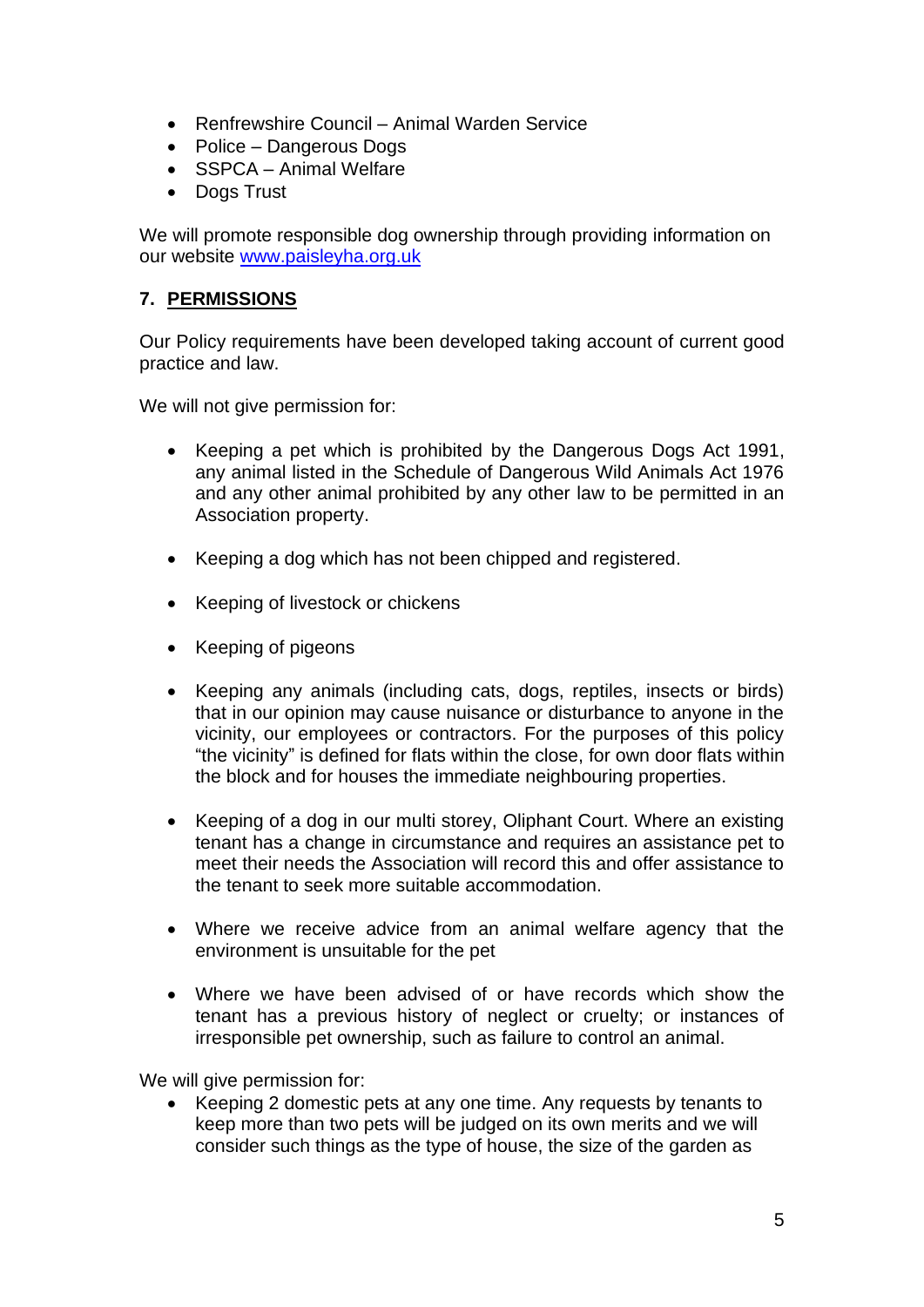well as the breed, size and number of pets requested. The Association in determining suitability may seek guidance from animal professionals.

- Keeping manageable numbers of small mammals (i.e. hamsters) where they ensure suitable living conditions.
- Keeping small caged birds provided their cage is large enough to allow them to spread their wings fully.

Tenants will be required to complete a Pet Let (See Appendix 1) to request permission to keep a pet and this, along with the outcome will be retained in the tenant's tenancy record. A Pet Let is non transferrable from one pet to another.

Where a tenant intends to take care of a pet, on a temporary basis, on someone's behalf they are required to write to the Association to request permission stating the length of time they will be looking after the pet.

Where a tenant is required to look after a pet on a temporary basis due to an emergency situation permission should be sought by phoning or emailing the Housing Officer.

Written permission is not required for assistance pets. Tenants however should notify the Association of the pet so we are aware of this in the event of an emergency egg fire / flood.

Owners of assistance pets are responsible for their pets welfare and if there are any concerns raised regarding behaviour these will be dealt with in the same way as if permission had been sought and granted.

## **8. ACTION**

### **8.1 Dog Fouling**

Tenants who have dogs should pick up excrement and dispose of it in a responsible manner by either depositing it in the nearest dog waste bin, litterbin, or in their own domestic waste bin. This applies to common areas and public spaces.

Where staff find or our contractors report that they cannot carry out their work due to dog fouling we will seek to identify the dog owner and take the appropriate action to resolve the issue.

In cases where a tenant fails to act responsibly in respect to the removal & disposal of excrement we will retract any permission previously given for the dog.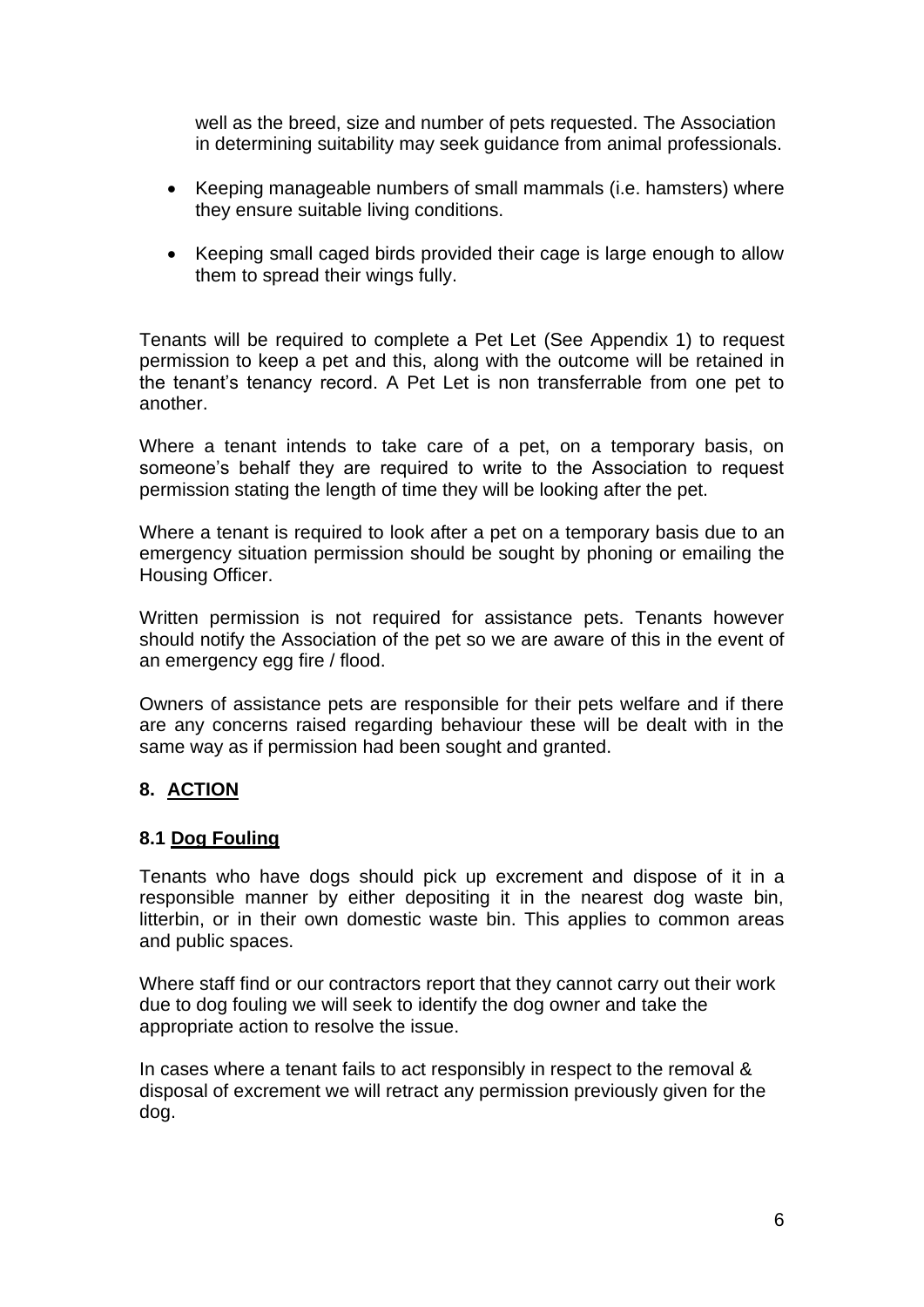## **8.2 Dog Behaviour**

Legislation provides that any owner who does not have their dog under control regardless of breed or place, may face prosecution and a criminal record. Tenants should report to the Police any dog which is dangerously out of control. Where we are made aware of a dog being out of control we will report this to the Police.

In cases where a prosecution is made we will immediately retract any permission previously given for the dog.

Where the keeping of pets is causing a nuisance e.g. excessive & continuous dog barking we will apply our Neighbour Relations Policy to resolve the issue.

Where a complaint is upheld following investigation, the tenant will be given the opportunity to rectify the situation, and undertake remedial action as agreed with the Association.

The Association reserves the right to withdraw its permission and require the removal of a pet where remedial action fails to resolve an issue and no other solution is available. In such cases, the tenant must make arrangements for the pet's permanent rehoming from the property within 1 month of the permission being withdrawn.

Legal action, in the form of an interdict requiring a tenant to cease keeping the animal, would however only be taken as a last resort where a tenant refused to co operate to address concerns in relation to a pet; or where a problem could not be managed and no other course of action was available.

If pets are found to have been left behind in a property when a tenancy has ended, the Association would contact the appropriate authorities to arrange for their safe removal and care and any associated costs recharged to the former tenant.

### **8.3 Animal Welfare**

If we are made aware of anyone mistreating or neglecting an animal kept in any of our properties we will report it to the appropriate authorities who include the SSPCA, the Police or the Council's Animal Welfare Warden.

In cases where animals have been mistreated or neglected we will immediately retract any permission previously given.

The Association prohibits tenants from breeding or selling animals on a commercial basis from its property.

Where a tenant is seeking to provide outdoor accommodation for their pet they are required to seek written permission from the Association under the Alterations and Improvements Policy.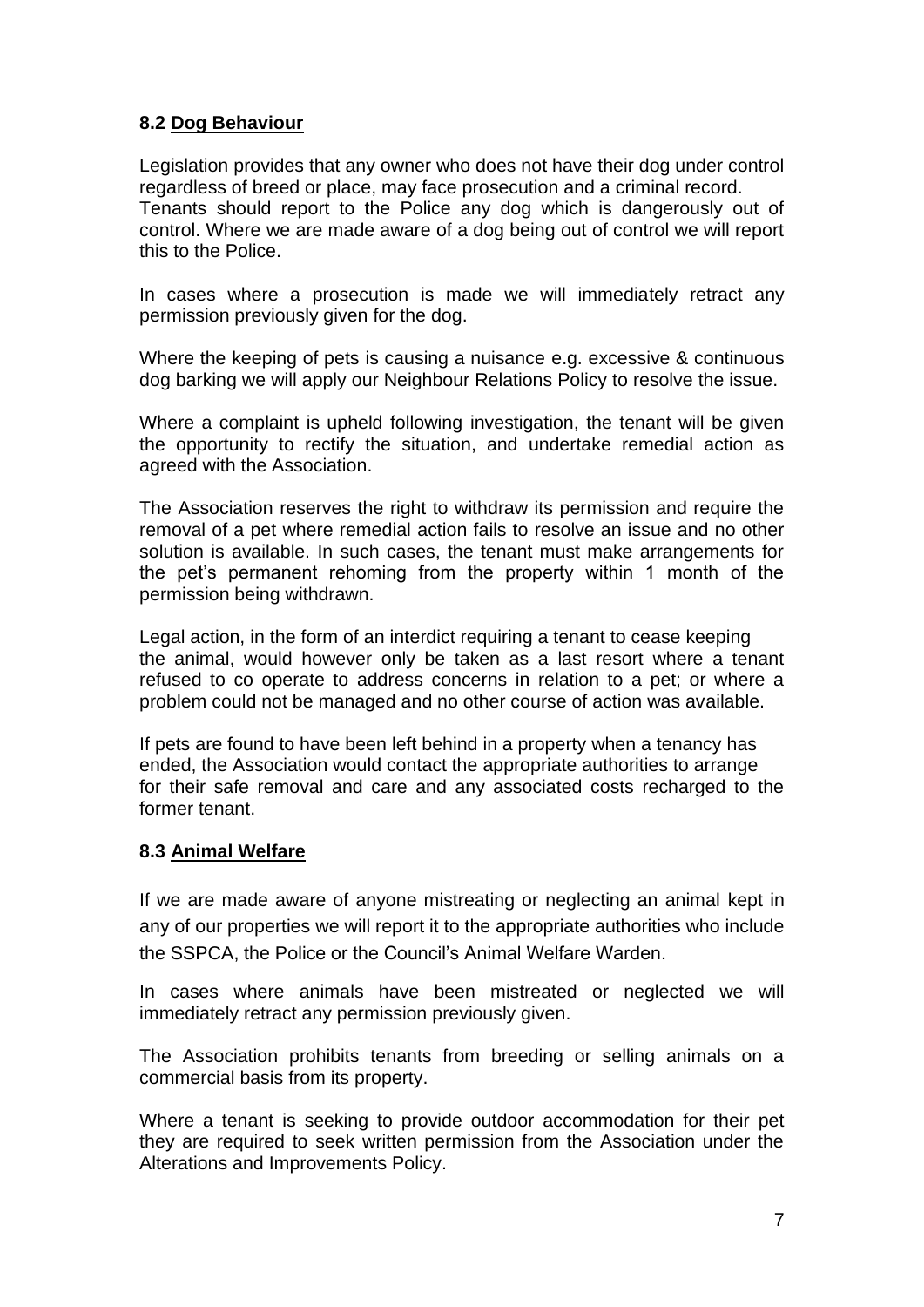### **9. MONITORING**

.

The Housing Officer will register all Pet Lets by noting any requests and permissions/refusals on the tenant's tenancy record. Permission or refusals will be given in writing to the tenant via letter or email.

All staff while undertaking visits and having any concerns about either animals in the property that breach this policy or have any serious concerns about the welfare of an animal, will report this to the Housing Officer for the area in the first instance. The Housing Officer will report to any external agencies as required i.e. SSPCA, Police or Council Animal Welfare Warden.

The Association will encourage any other person reporting any concerns i.e. contractors, neighbours etc. will be encouraged to report these directly to the appropriate authorities

### **10.PUBLICITY AND COMMUNICATION**

This policy will be available to anyone requesting a copy. The Policy will also be available on the Association's website [www.paisleyha.org.uk](http://www.paisleyha.org.uk/)

### **11.EQUALITY & DIVERSITY**

The Association promotes equal opportunities and will not discriminate between persons on grounds of gender or marital status, on racial grounds, or on grounds of disability, age, sexual orientation, language or social origin, or of other personal attributes, including beliefs or opinions, such as religious beliefs or political opinions. See our Equalities and Diversity Policy.

## **12.DATA PROTECTION/GDPR**

When implementing the policies and procedures of Paisley Housing Association all staff and Board members must adhere to and be aware of the requirements of the Data Protection Act 2018 and the General Data Protection Regulation (EU) 2016/679 ("the GDPR").

In situations where there may be any doubt about the requirements of the above, the Association may seek the views of its legal advisors.

### **13.COMPLAINTS**

The Association aims to ensure that the service provided to tenants is of the highest quality. If this is not the case, a Complaints Policy and Procedure is in place to allow all residents or affected parties to state their grievance. The Scottish Public Services Ombudsman is the final stage of this process.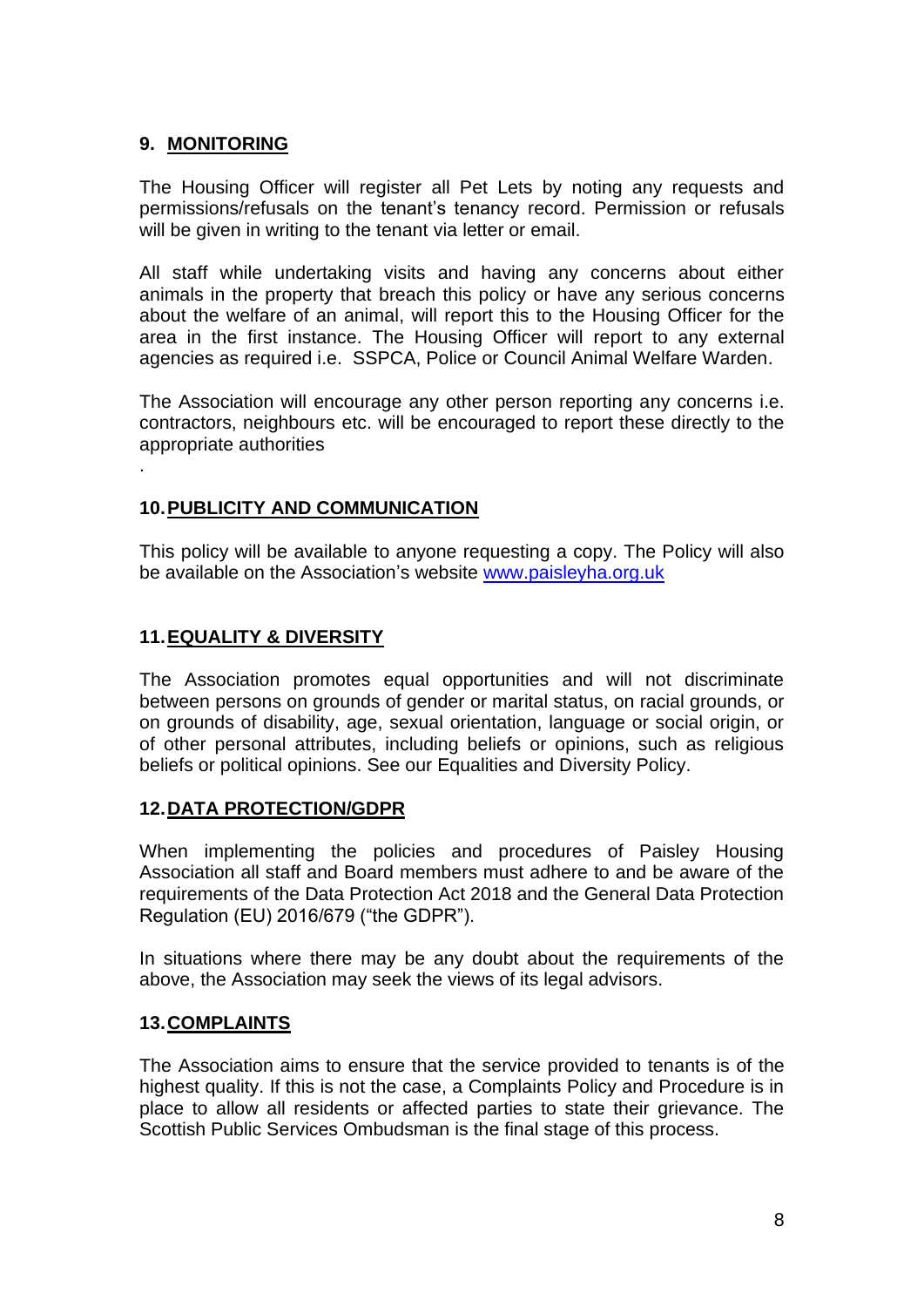## **14.REVIEW**

This policy will be reviewed in full by the association every 5 years. Amendments to the policy will be made in the interim to respond to any changes in legislation and to reflect any changes in any of the Association's related strategies, policies and procedures.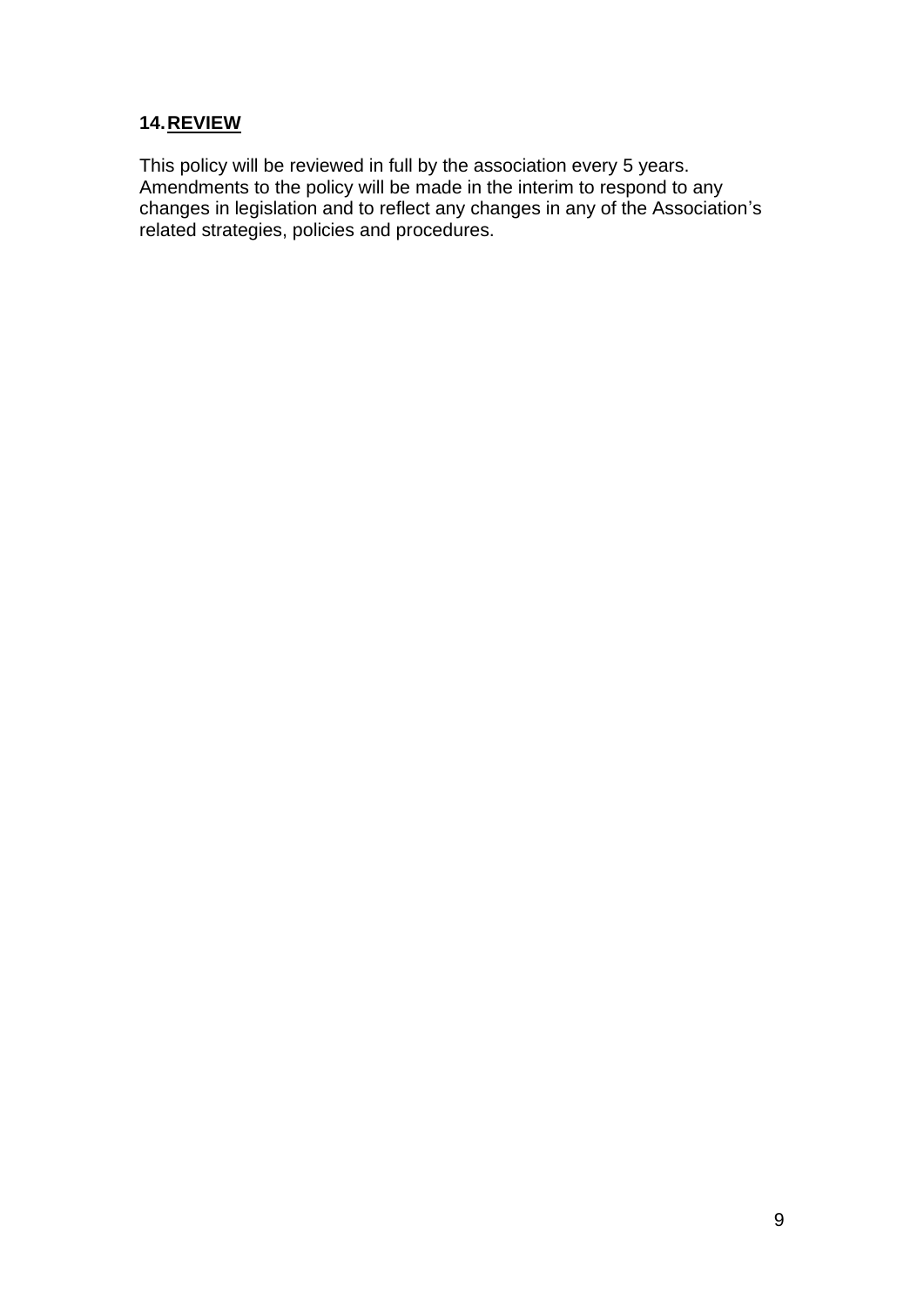Appendix 1 Pet Let



#### **REQUEST TO KEEP A PET**

If you would like to keep a pet at your tenancy, you need to complete this application form to obtain permission from the Association. Please note**;** 

- The Association does not allow dogs to be kept within our high rise property at Oliphant Court and as such permission would not be granted if a request is made.
- The Association will only consider permission requests to keep a dog if the dog has been microchipped and registered and evidence of this is provided with this application form.

| <b>Address</b> | Breed & type of Pet | If request is for a<br>dog is it<br>microchipped and<br>registered?<br>(you must submit<br>evidence with this<br>form) |
|----------------|---------------------|------------------------------------------------------------------------------------------------------------------------|
|                |                     |                                                                                                                        |

As tenant of the above property, I am writing to request permission to keep a pet as noted above at my tenancy. I understand and agree to abide by the terms of my tenancy agreement in respect to the keeping of pets, as detailed below as:

**Section 2 – Use of the property and common Parts. 2.5 Keeping of Pets.**  You must obtain written permission from us, in advance, by writing to the

Association, for any pet that you or anyone living with you wish to keep. Permission will be refused if keeping your pet is prohibited by the Dangerous Dogs Act 1991, or by any other law. If permission is granted you are responsible for the behaviour of any pets owned by you or anyone living with you. This means that you must take all reasonable steps to;

•Supervise and keep such pets under control